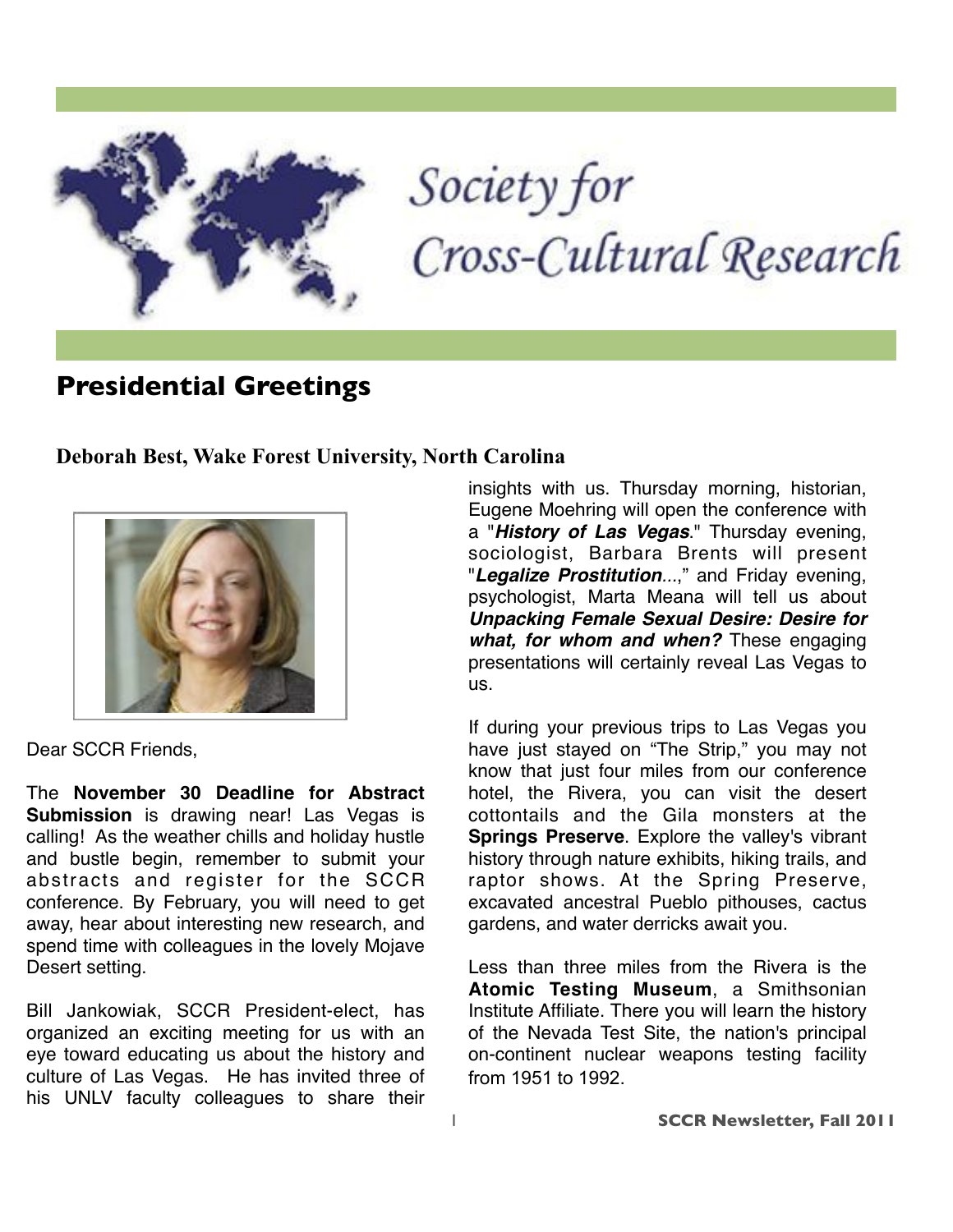Also close to the Rivera is the **Erotic Heritage Museum** created by a partnership between a preacher and a pornographer and opened in 2008. The museum's mission is the preservation of erotic heritage artifacts, fine art, and film.

If you have time before or after the meeting, the **Hoover Dam** and the **Valley of Fire State Park** are only short trips from the Rivera.

So, come to Las Vegas for an excellent scientific meeting with your colleagues, and enjoy the desert climate and attractions you have not seen before. Of course, slot machines and spectaculars show also await you on "The Strip!"

Hope to see you in **Las Vegas, February 22 - 25, 2012!** 

Best wishes, Debbie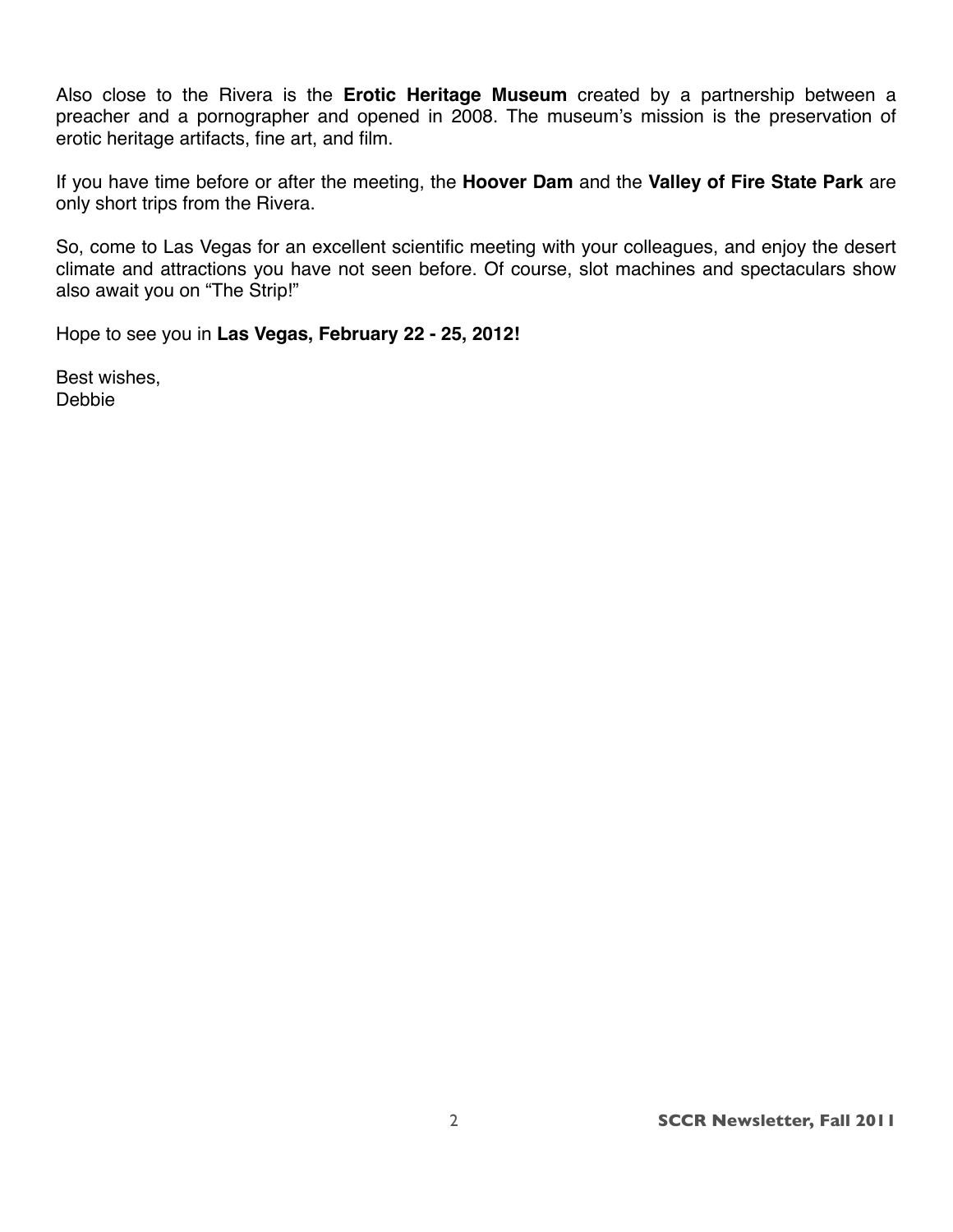## **Editor's Note**



Dear SCCR Colleagues,

Fall has drawn to a glorious close, at least for those of us who live in the colder parts of the United States. If you are in academia, you are either moving fast towards the end of your semester or embarking on a new trimester. Overall, this is an eventful time of the year.

It gives me great pleasure to announce the highlights of this newsletter: An interview with SCCR's President-elect Bill Jankowiak, a feature on Ruth Jolie, the 2011 Leigh Minturn Memorial Award for Early Cross-Cultural Research, and updates on the 2012 Annual Meeting of the SCCR.

Over the past three months, various members of the SCCR Executive Committee have been hard at work on different aspects of the SCCR Annual Meeting (jointly with SASci and SASc) to be held in Las Vegas, Nevada on February 22-25 at the historic Riviera Hotel. Our webmaster David Shwalb sent out an email by way of our listsery earlier this month with information and links. I am including them again here:

Conference site: http://www.sccr.org/sccr2012/

Submissions: http://www.sccr.org/sccr2012/submissions.html (deadline is November 30) Registration: http://www.sccr.org/sccr2012/registration.html (includes link to on-line fee payment) Hotel: http://www.sccr.org/sccr2012/hotel.html (on-line reservations at SCCR's \$69/night special rate are available at

https://gc.synxis.com/rez.aspx?

Hotel=17104&Chain=6946&arrive=2/21/2012&depart=2/22/2012&adult=1&child=0&group=S FCCRFE but NOT through commercial hotel booking web sites.

Please direct all conference inquiries to: SCCR Pres.-Elect Bill Jankowiak (jankowiak@spamarrest.com)

If you have not already done so, it is still not too late to submit an abstract or register. Please consider submitting an abstract or just attending the conference for the camaraderie and intellectual fodder it will offer.

Sincerely,

Hema Ganapathy-Coleman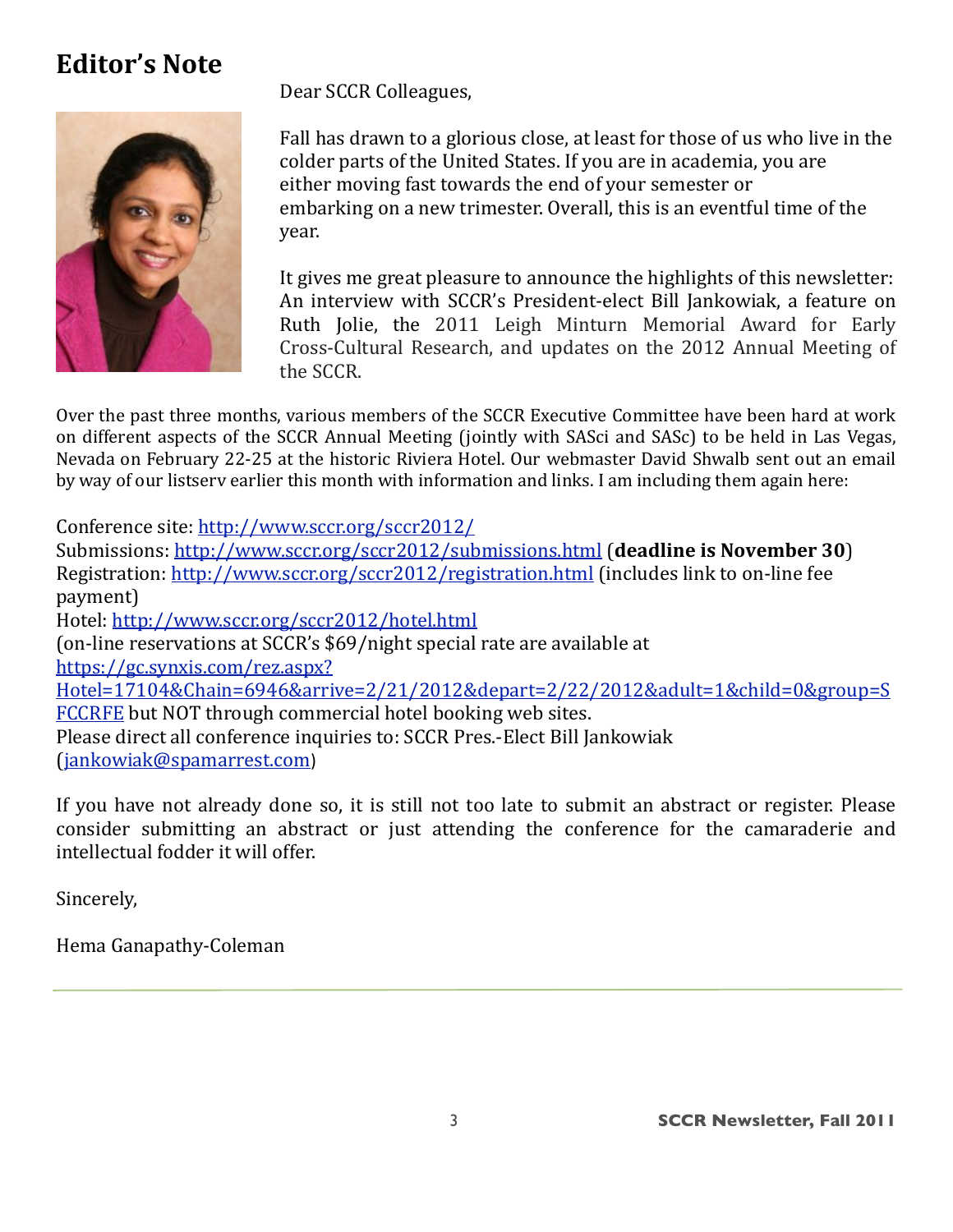## **2012 CONFERENCE UPDATE FROM**  $P$ **RESIDENT-ELECT W I L L I A M EXPANDAMER**

Hi everyone:

In late October, I had the opportunity to do a walkthrough with the Riviera Hotel and Casino staff. It is one of the classic Vegas hotels. The hotel has two towers - the Old Tower and the New Tower. For those of you who may be concerned about the negative reviews of the hotel: the Old Tower is feeding the negative online comments. We will be in the New (remodeled) Tower wing. I saw the rooms. They are nice. They have flat screen TVs, good views, new carpets and new beds. The banquet room is on the 52nd floor with an exquisite view of mountains, the strip and Wynn golf course. There are 7 breakout rooms next to one another so people can easily and smoothly walk to different sessions. There is one large 300-chair room that will be used for our plenary speakers and poster session.

For those averse to casino ambience, the hotel's New

Tower wing is separate. You can walk from your room to the conference meeting rooms and never ever see a single slot machine. If you use their new front door to enter and exit the building you do not have to ever see one during your entire stay at the hotel. You might not be able to avoid them at the airport and other casinos but once you are at the hotel, there is no problem at all.

We have reserved a block of rooms at the hotel. Our group rate is \$69 per night (single/double). This is an especially good rate because on Friday and Saturday Vegas rates typically double but our rate will stay at \$69/room. Please use our group rate code (SCCR or SFCCRFE) so we can get room credit. The \$9.99 resort fee is waived ONLY IF you use the group code as it is included in our group rate of \$69 per room; all we pay is the sales/room tax. The special rate will be honored for reservations by phone at 800-634-6753. When you call for a reservation, identify yourself with the code. To be certain you get the conference rate, the hotel encourages you to phone between 9 a.m. and 5 p.m. Eastern Standard Time (EST), Monday through

Friday. This special conference rate will only be available until **February 1, 2012**. If all conference blocked rooms are reserved, room rates will return to usual, non-group rate.

Please book early as preliminary noise suggests this will be one of the best attended events ever.

Bill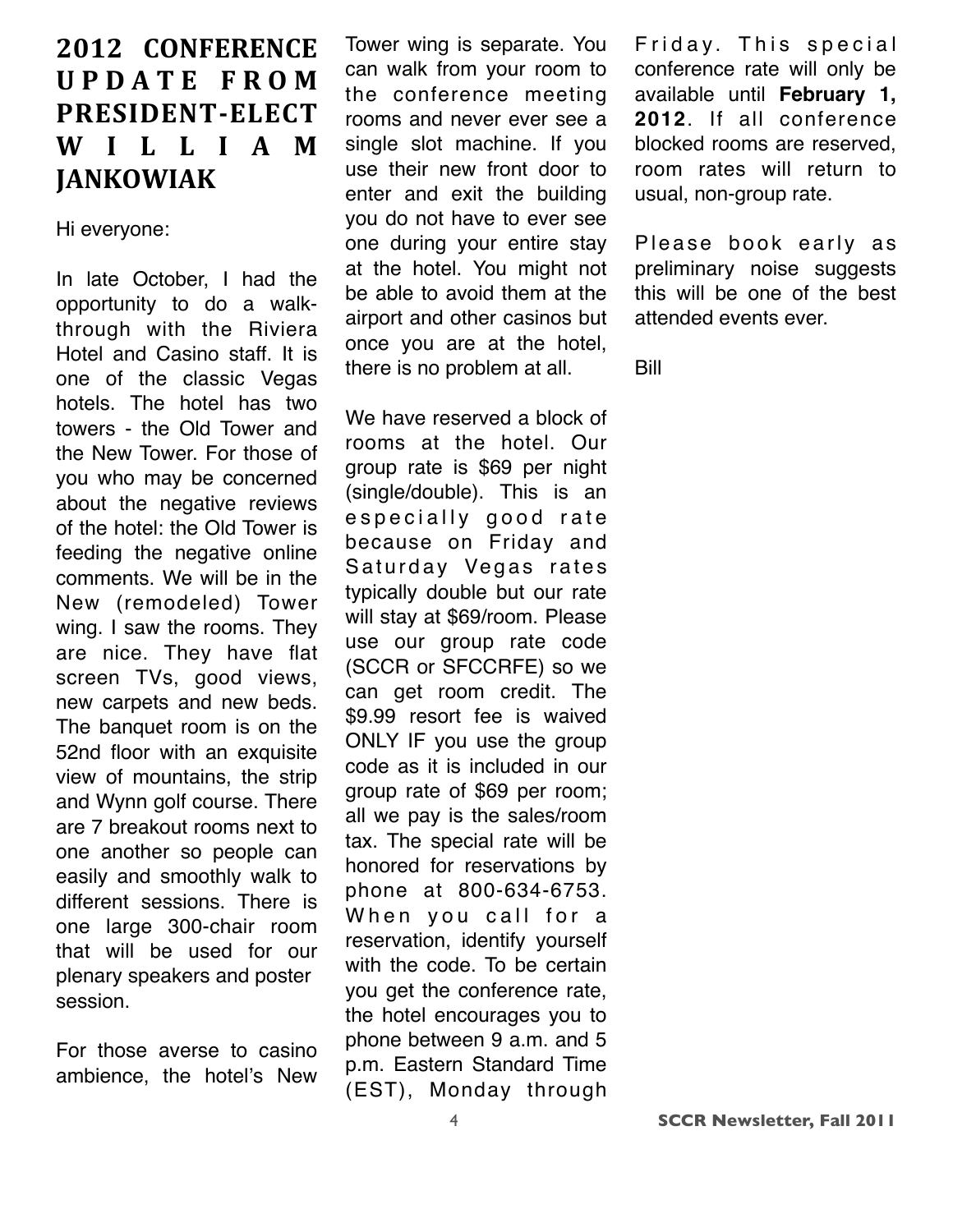#### **FEATURE ARTICLE**

#### **RUTH JOLIE, 2011 WINNER OF THE LEIGH MINTURN MEMORIAL AWARD FOR EARLY CAREER CROSS-CULTURAL RESEARCH**

My interests include public anthropology, gender studies, and the cross-cultural examination of families. My dissertation research examined how men's identities affect paternal involvement in the domestic division of labor among urban middle class families with young children. Being a feminist scholar studying families, I feel that it is important to understand the gender usually overlooked in families; in this case, men as fathers. Interestingly, the men with whom I worked in Albuquerque, New Mexico, strongly identified with being a father, and were very involved fathers in that they engaged in, and took responsibility for, childcare chores, but they did not conflate childcare with all domestic tasks. For this study, I utilized a mixed methodology, which included qualitative methods that have traditionally been employed by anthropologists, as well as quantitative methods more familiar to other social scientists. Currently, I am addressing the same research questions, but I have moved locations. Two years ago I was in the Sunbelt of Albuquerque and today I find myself in the Rustbelt of Erie, Pennsylvania. It will be interesting to see if geography plays any part in men's identifying as fathers over any other role.

Furthermore, I am involved in cross-cultural studies of how ethnographic and material culture is used by individuals to both create and reinforce their ethnic and gendered roles. This research necessitates collaborating with professionals from many fields, as well as indigenous community members. For instance, I co-curated a portion of the newest exhibit at the Maxwell Museum of Anthropology, highlighting the textiles of Maya peoples of Chiapas, Mexico (opened May 2010).



5 **SCCR Newsletter, Fall 2011** *Maxwell Museum Team. Ruth Jolie is second from the viewer's right (in the white skirt)*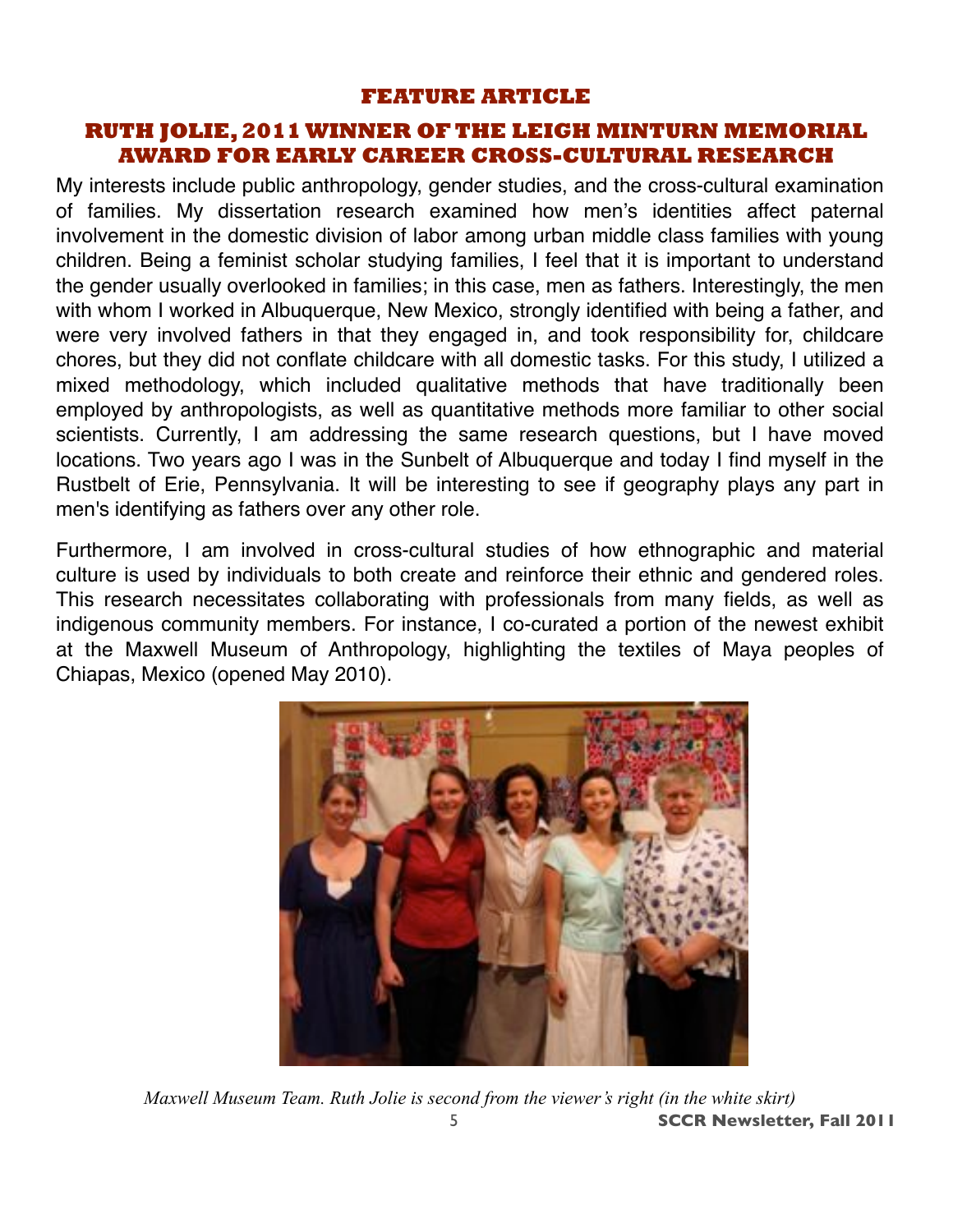In extending my research into the classroom, I have been involved in the development of a curriculum for the new socio-cultural concentration in the Anthropology Department at Mercyhurst College, with special attention to making the classes as interdisciplinary as possible to cater to our students in anthropology, but also allied fields of social work, sociology, public history, and psychology. One of my students is examining homeless mothers' collective experiences in homeless shelters, and it has been particularly rewarding to work with her on research that she finds interesting and which dovetails with mine.

In the future, I hope to continue in the vein of not only applying a cross-cultural approach in my own work, but also collaborating with other social scientists involved in studying paternal involvement. The SCCR as an organization has been an invaluable resource, allowing me to meet colleagues in similar fields who share my interests and has made me aware of new research opportunities and methods that I would not have been exposed to otherwise. I hope to present more of my findings at the 2012 SCCR meetings. See you all in Vegas!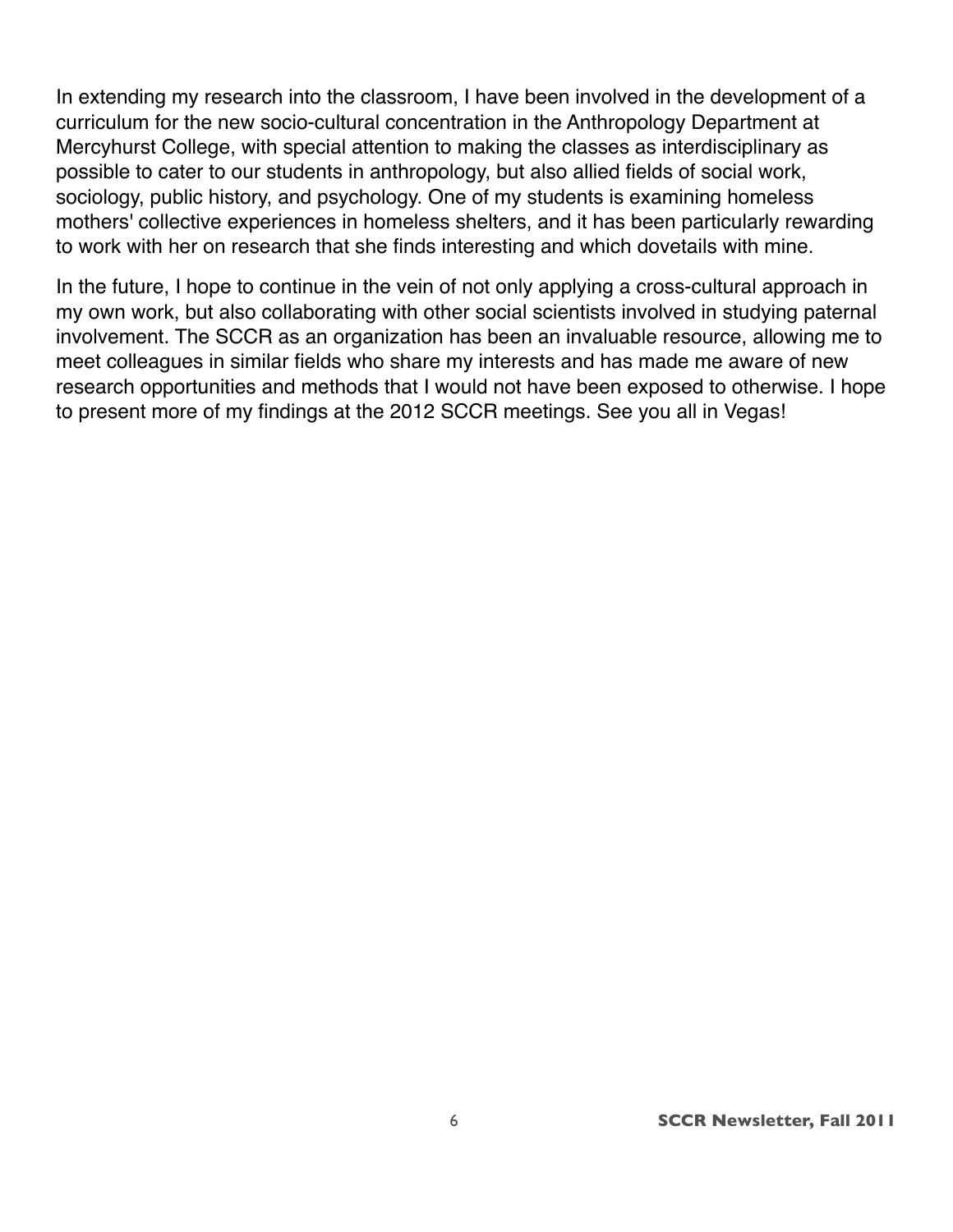### **FEATURE ARTICLE: A CONVERSATION WITH SCCR PRESIDENT-ELECT WILLIAM JANKOWIAK**

Interview by Hema Ganapathy-Coleman



#### Where were you born? Where did you grow up?

NYC - Brooklyn and thus I was a dodger fan for most of my youth. Now I am an open fan, that is, I just pick a team and root for them but it does not carry over into the next year. My father was in the military and we moved around. I have lived in North Carolina where I hit my only legit home run when I was an 11 year old in little league - we won the game 14 to 13. I also lived in Hawaii but my teenage years were in New York around West Point. During summer break, I used to cut the golf course grass when I was in college.

#### What was your childhood like?

I am the oldest of four siblings. I have a younger brother who was always in competition with me! I also have a younger sister and another younger brother who came along when I was in high school. My mother was a homemaker till we went to college. Happiness was fishing, playing baseball and collecting and cutting out cards. My life really changed when we moved from North Carolina to New York when I was 13 or 14 years old. Dad retired and the network I grew up in disappeared overnight. I became a loner then. I don't know if you know this but many anthropologists have military backgrounds and have a sense of always being an outsider looking in. I believe always being an outsider contributed to my interest in anthropology. I have always been interested in universals. I have wondered all my life: can everybody really be reconstructed based on the environment? At a very early age, I was skeptical. I remember very clearly at the age of 9, in church, looking at my hand and "seeing" myself. I remember thinking that this is not real, we are not real but we are puppets in a theater. I was watching it and I thought people are playing roles and society is not natural. And it was the oddest feeling in the world.

#### Are there any particularly happy, sad or instructive lessons you learned while growing or special childhood memories that stand out for you?

I was the first person from my family to go to college. We were a working class family and so, you played all the time when you were home. In the military base, there were always people to play with. I remember some mothers did not let their children play because they were practicing spelling words! I felt sad for them. But I experienced mostly warm friendly feelings.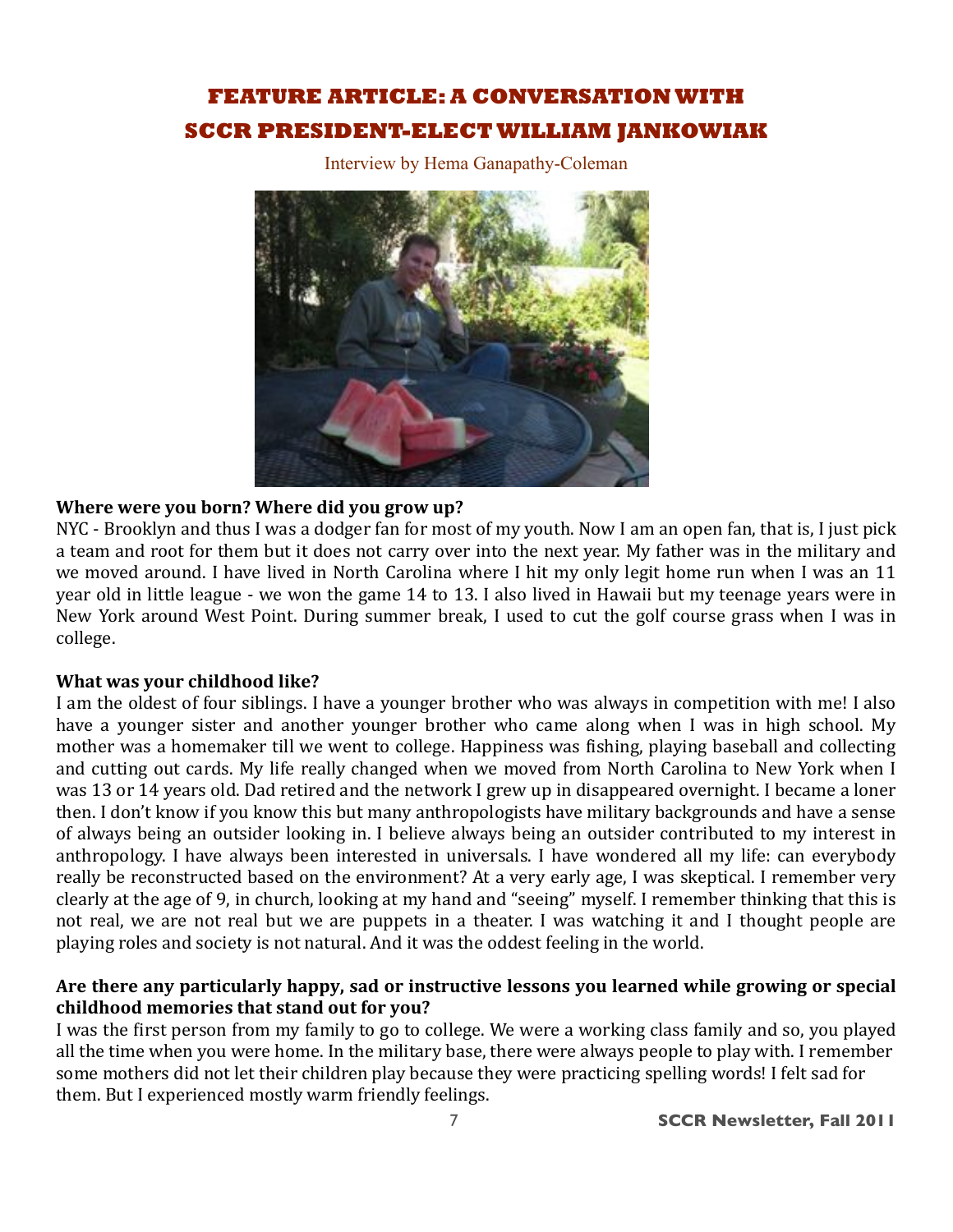When we lived in the South, there were still signs around that were racist. My parents made comments that it was wrong. In retrospect, hearing them talk about racism as wrong shaped my view of racial difference and interracial interactions. If my parents had been just conventional people I would have had to think about these topics much later in life.

#### So what led you to a career in anthropology?

Out of college, I joined Teach for America, the domestic Peace Corps and lived with a black family in lower Park Heights in Baltimore, Maryland, where the crime rate at the time was higher than that in Chicago. I taught there for almost a year. So there I was, this white kid.

After that, I taught in Edwin Markham Junior High, a huge school in Watts, Los Angeles. The student population in that school is mainly Hispanic now I am sure but at the time, there were 2000 students, all of them black. Ninety out of the 100 teachers were black too. I did not know this till later but the teachers put bets on when new hires would quit. They were talking about bringing in up to 6 subs to my surprise one Monday! That experience shaped the way I teach and talk. I learned to use call-response teaching, in which there is a constant back and forth between students and their teacher. I learned that if your lesson plan is bad, you will know within 5 minutes because a fight will break out among the students.

After teaching there for two years, I went to the University of California, Santa Barbara. I was so hungry to learn and know. When my advisor Paul Bohannan asked me if I wanted to go to the Inner Mongolia Autonomous Region I said, "Yes, where is it?" I realized I had a really interesting opportunity and went off to China. I did not know I was the first person to be allowed into an ethnic minority region in China in 50 years; it was 1981. I found myself asking: what is urban culture? In answering that question, I wrote my 1993 book, Sex, Death and Hierarchy in a Chinese City: An Anthropological Account.

#### What did you learn in those first years of graduate school?

Santa Barbara was a wonderful place to go. Generally, people end up with one point of view and defend it for the rest of their lives. In UCSB there were lots of competing discussion and theories, etc. I learned that there are many ways of looking at a problem. Each highlights and distorts. In UCSB, there was also an emphasis on clear communication. We were not afraid of saying that something made no sense. I think language should be used to clarify and not as it is often used by cultural anthropologists to demonstrate the speaker's erudition. When the speaker and not the people or topic under study become the primary focus we seldom learn anything new - other than to avoid the speaker.

#### Were there any moments you recall as true breakthroughs in any area of your life?

The love element in my research: I did the love study by accident. When people in China would say, "We love each other," I thought that they were just saving that to me because I am a Westerner. I started listening, wondering if this was just recent stuff or if it had a longer history. I was reading Tang dynasty short stories that had story after story about romantic love crushed - called the fox fairy stories. The fox is a spirit who eats human hearts, always takes the shape of a beautiful woman - the man falls in love with her and she/fox spirit kills him. BUT there is a sub-genre in which the fox spirit falls in love with the man and does not kill him. I thought the idea of romantic love had to be real because it is so old. I asked Barry Hewlett if he saw romantic love among the Aka people of Africa. He said that well, guys who were dumped among the Aka committed suicide. I told Barry to ask James Woodburn and Woodburn said that ves, it happens among hunter-gatherers. So when we looked for romantic love, we found that it is everywhere and it often does not follow social conventions.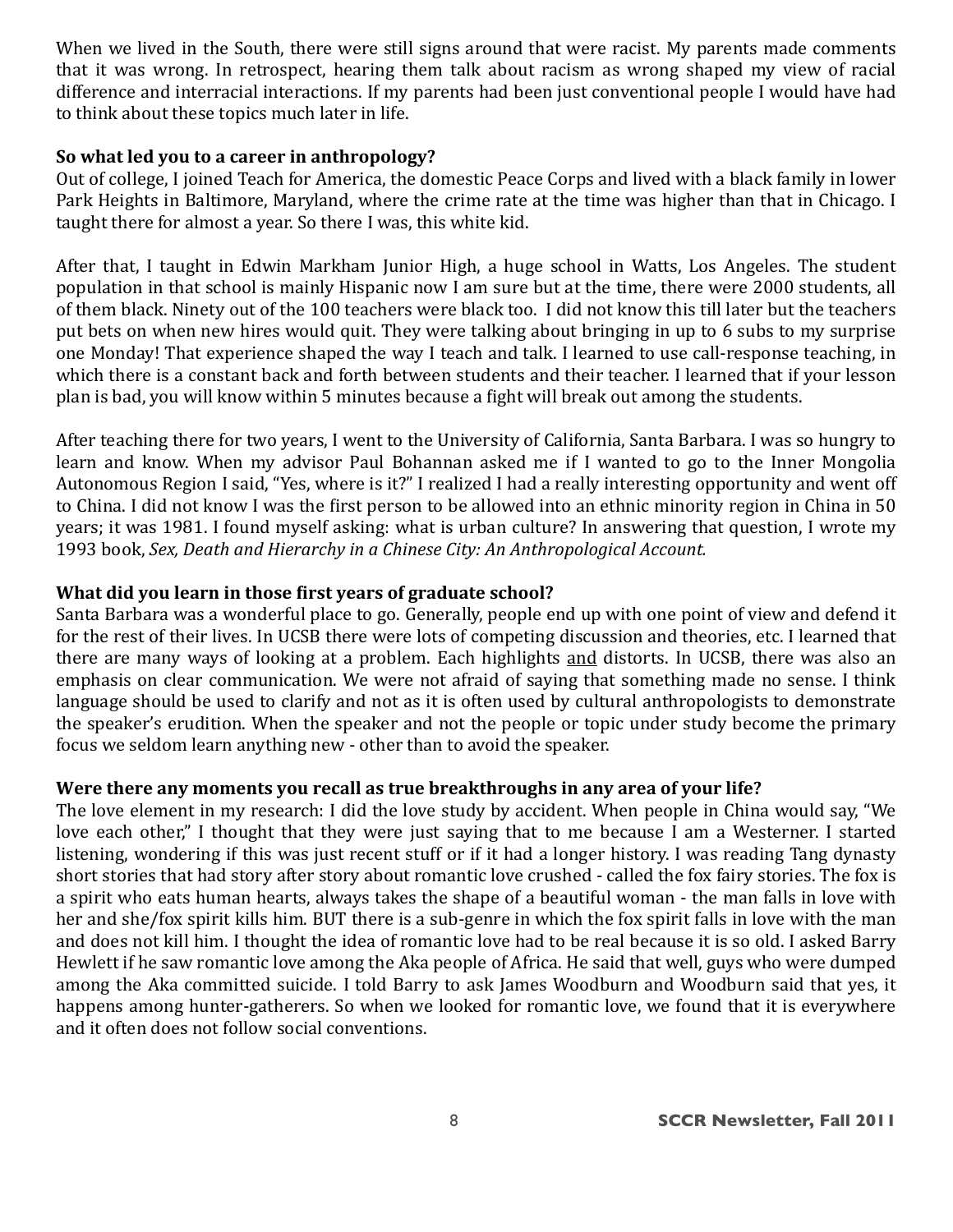As an Assistant Professor at Tulane, I asked a first year student (Ted Fischer, now Professor of Anthropology at Vanderbilt University) if he would like to do a coauthored article. We ended up doing a survey of ethnographies from 166 cultures finding that there was evidence of romantic love in 87% of them. The article, "A Cross-Cultural Perspective on Romantic Love," appeared in 1992 in the journal Ethnology.

My work received attention due to Daniel Goleman who was the science writer for the New York Times at the time. In 1992, I was in San Francisco for the annual meeting of the American Anthropological Association. Goleman called and said that he had asked around for an anthropologist studying romantic love and was directed to me. Well, there were more journalists than anthropologists in my session! An article by Daniel Goleman featuring my work appeared in the science section of the NYT in late 1992. So the media played a big role in giving my work visibility. I learned that journalism feeds curiosity and satisfies it.

#### What is anthropology for you?

You know, only about 10% of cultural anthropologists do good field research. Most collect some data and apply theory and write up an interpretive narrative. The really rich detailed stuff comes only from observation and layer upon layer of probing.

Sometimes my ideas come out of pure speculation and then the requirement to see how it is manifested in behavior. Many of my research questions come out of intellectual curiosity about the world and I want to first see how these themes are manifested within an ethnographic setting. Only then do I step back and wonder if it might also be a human universal. Asking these questions allows me to read other work and listen to other findings. Often I take a question that has been explored in one setting but not in China and then I go to China and try to see how it is manifested in that context. My investigation of Mormon polygamy stemmed from the question: does it, can it work? I discovered that in the end it did not because love is more of an emotionally monogamous affect that demands exclusivity of effort and attention. Polygyny can only work if all parties are absolutely indifferent to one another whereas humans have a difficult time remaining emotionally aloof within the sexual encounter. Currently I am conducting a restudy of the Chinese city I lived in during the 1980s. I felt a professional obligation to revisit my earlier work and in pursuing that obligation I discovered a new culture.

#### What is your professional role within SCCR?

I see myself as a figurehead, an advocate of cross-cultural work as legitimate knowledge seeking. It is voluntary labor because you believe in the cause of knowledge and celebrate a love of learning.

#### What are some things you do when you are not doing professional stuff?

Talk and do stuff with my 11-year-old daughter. I try to go to all the shows in Vegas and catch the music groups that pass through. I love playing golf - I usually break 90, invoking the Mulligan rule very liberally, I might add.

#### What are you most grateful for you your life?

I have often thought: I am grateful for being born intelligent enough to appreciate smart people. I love ideas. I love thinking. I am grateful about having a daughter. I had her late in life and in performing the duty of caring for her in the dead of the night, sleeping in a chair for many nights, I developed affection for her. I am also grateful for the opportunity to meet many interesting people. Another thing I am especially grateful for is having the opportunity to visit and see so many different places. I feel my life is enriched. I am in Montreal and have been doing a walking tour of the city and it is wonderful - it is fun to learn new things. I am also grateful for being alive but that is rather trite albeit real too.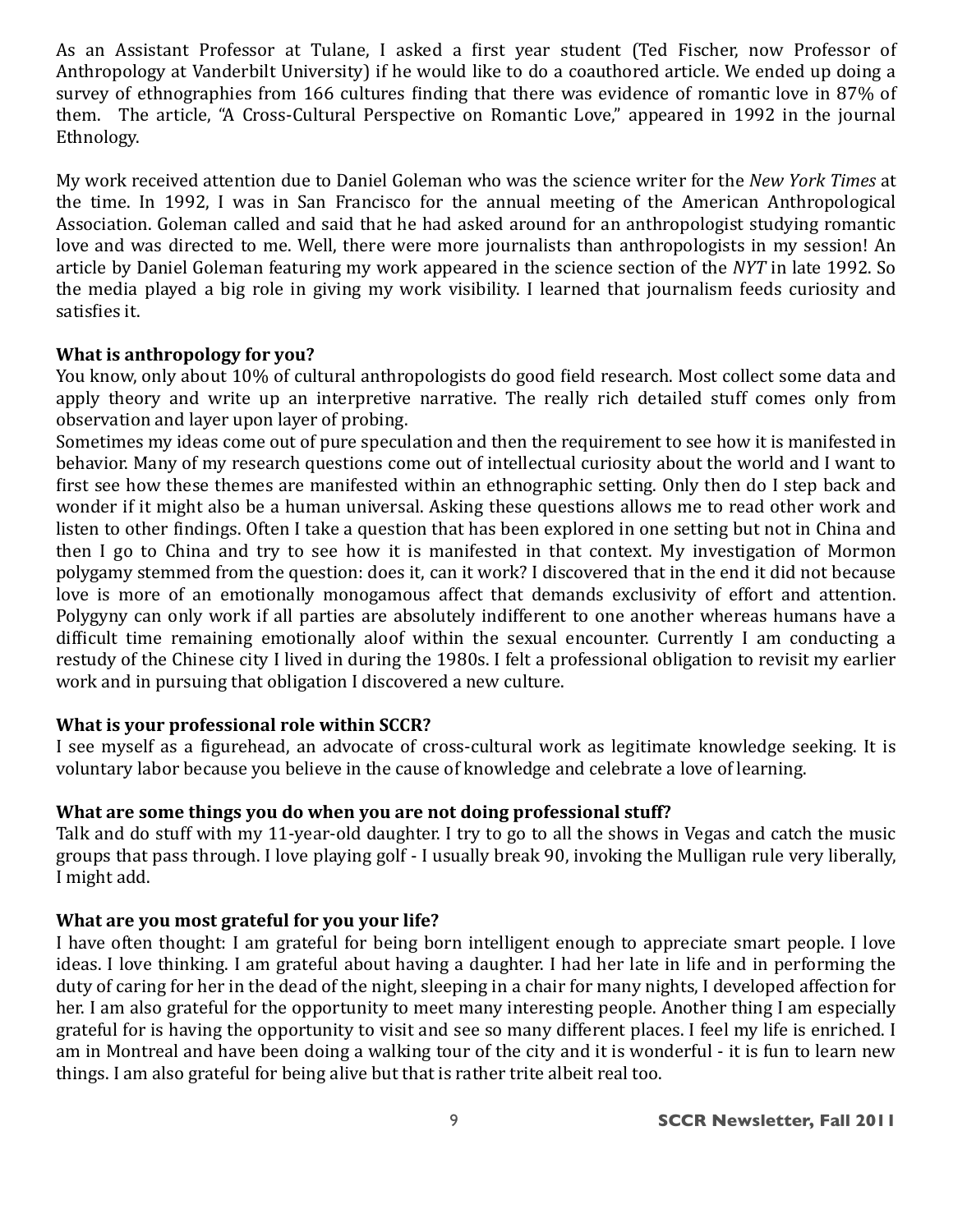## **News, Updates, Announcements**

#### **Dr. Susan Letteney invites social workers through various academic listservs to join us in SCCR 2012**

The upcoming Society for Cross Cultural Research (SCCR) Annual Meeting will be held in Las Vegas from February 22-25, 2012.

For many years, the SCCR has been a welcoming host to social workers who have presented many papers on issues relating to culture and social work. The SCCR is a multidisciplinary organization devoted to the conduct of cross-cultural research. This is a unique opportunity to present and discuss social work research in the company of scholars working in other allied disciplines. There is a strong student presence, including a student social, conversations about publishing and careers, as well as an opportunity for students to win awards for their presentations.

The abstract submission process is open until November 30, 2011. Social work faculty, practitioners, and students are welcome to submit abstracts for paper or poster presentations. Please check the website for information and submission requirements [\(http://www.sccr.org\)](http://www.sccr.org/).

Dr. Susan Letteney Professor, Department of Social Sciences School of Health and Behavioral Sciences York College of The City University of New York Research Fellow, Center for Urban and Community Health Hunter College of The City University of New York 718.262.2614 [letteney@york.cuny.edu](mailto:letteney@york.cuny.edu) <http://www.york.cuny.edu/academics/departments/social-sciences/faculty-staff>

#### **Carrie Brown announces the formation of the SCCR's Student Advisory Committee**

Current SCCR Secretary Carrie Brown has helped put together SCCR's Student Advisory Committee. She serves as the advisor for the committee. The current chair of the committee is Seinenu Thien.

**On the next page is a book announcement sent by Dr. Barbara Rogoff.**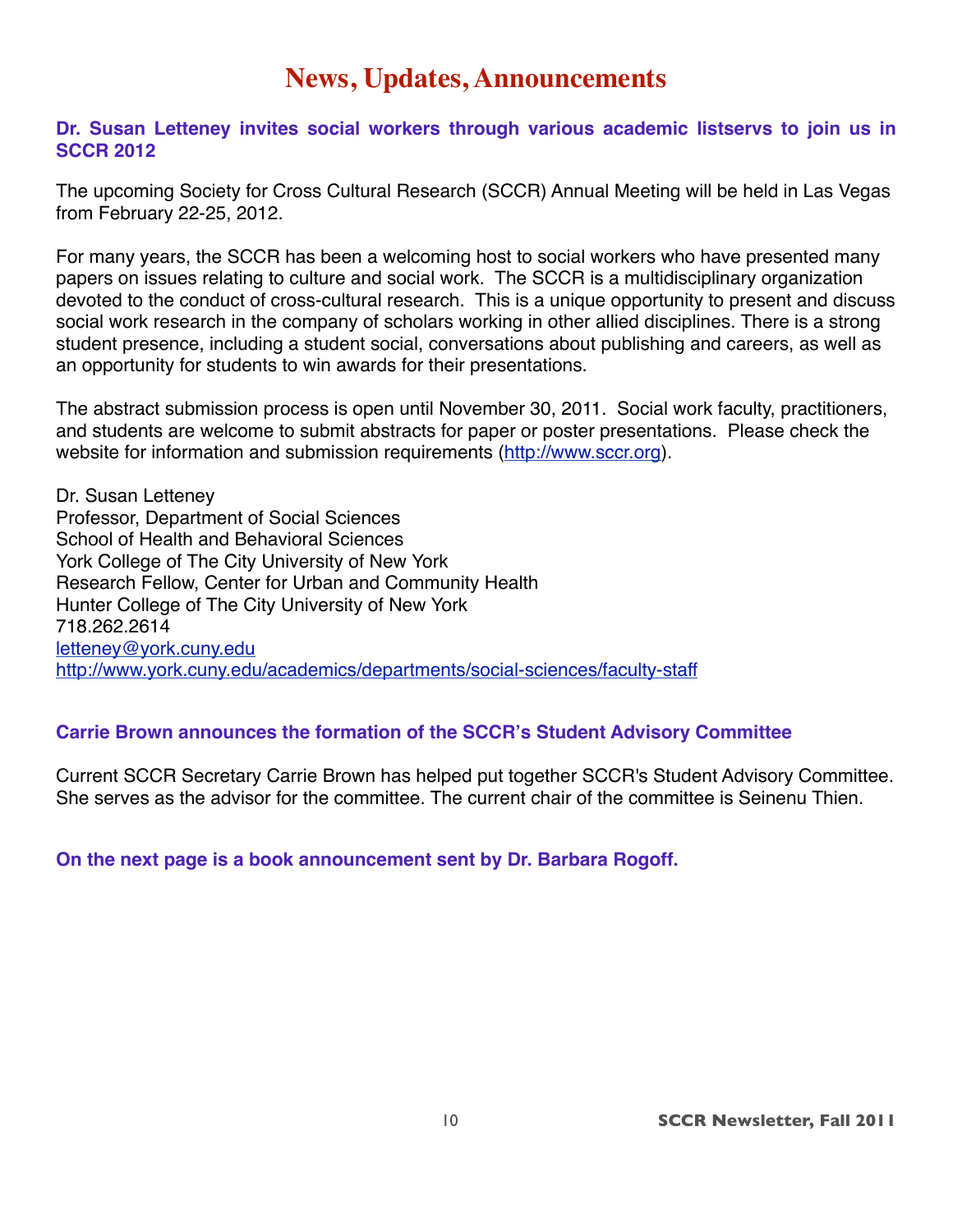## **DEVELOPING DESTINIES** A MAYAN MIDWIFE AND TOWN

## **Barbara Rogoff**

Born with the destiny of becoming a Mayan sacred midwife, Chona Pérez has carried on centuries-old traditional Indigenous American birth and healing practices over her 85 years. At the same time, Chona developed new approaches to the care of pregnancy, newborns, and mothers based on her own experience and ideas. In this way, Chona has contributed to both the cultural continuities and cultural changes of her town over the decades

In Developing Destinies, Barbara Rogoff illuminates how individuals worldwide build on cultural heritage from prior generations and at the same time create new ways of living. Throughout Chona's lifetime, her Guatemalan town has continued to use longstanding Mayan cultural practices, such as including children in a range of community activities and encouraging them to learn by observing and contributing. But the town has also transformed dramatically since the days of Chona's own childhood. For instance, although Chona's upbringing included no formal schooling, some of her grandchildren have gone on to attend university and earn advanced degrees. The lives of Chona and her town provide extraordinary examples of how cultural practices are preserved even as they are adapted and modified.

Developing Destinies is an engaging narrative of one remarkable person's life and the life of her community that blends psychology, anthropology, and history to reveal the integral role that culture plays in human development. With extensive photographs and accounts of Mayan family life, medical practices, birth, child development, and learning, Rogoff adeptly shows that we can better understand the role of culture in our lives by examining how people participate in cultural practices. This landmark book brings theory alive with fascinating ethnographic findings that advance our understanding of childhood, culture, and change.

Barbara Rogoff's previous books Apprenticeship in Thinking (OUP, 1990), Learning Together (OUP, 2001), and The Cultural Nature of Human Development (OUP, 2003) have received awards from the American Psychological Association and the American Educational Research Association.

\*\*Royalties are contributed to the Learning Center and other projects in this Mayan town.

#### OXFORD **UNIVERSITY PRESS 4 Easy Ways to Order**

•Phone: 800.451.7556 •Fax: 919.677.1303 ·Web: www.oup.com/us ·Mail: Oxford University Press. Order Dept., 2001 Evans Road, Cary, NC, 27513

"Very moving, and highly informative. Bravo!" -Ierome Bruner

"Vividly rich."-T. Berry Brazelton

"Captivating and original ... finely wrought book." -Robert LeVine

"Brilliant.... A compelling narrative that illuminates key theoretical advances!"-Kris D. Gutiérrez

"One of the most extraordinary books ever written on human development.... superb writing ... highly original ... Developing Destinies is a gem for both the scholar and the general reader."-Joseph J. Campos



336 pp. Hardback

\$34.95/\$27.95

SAVE 20983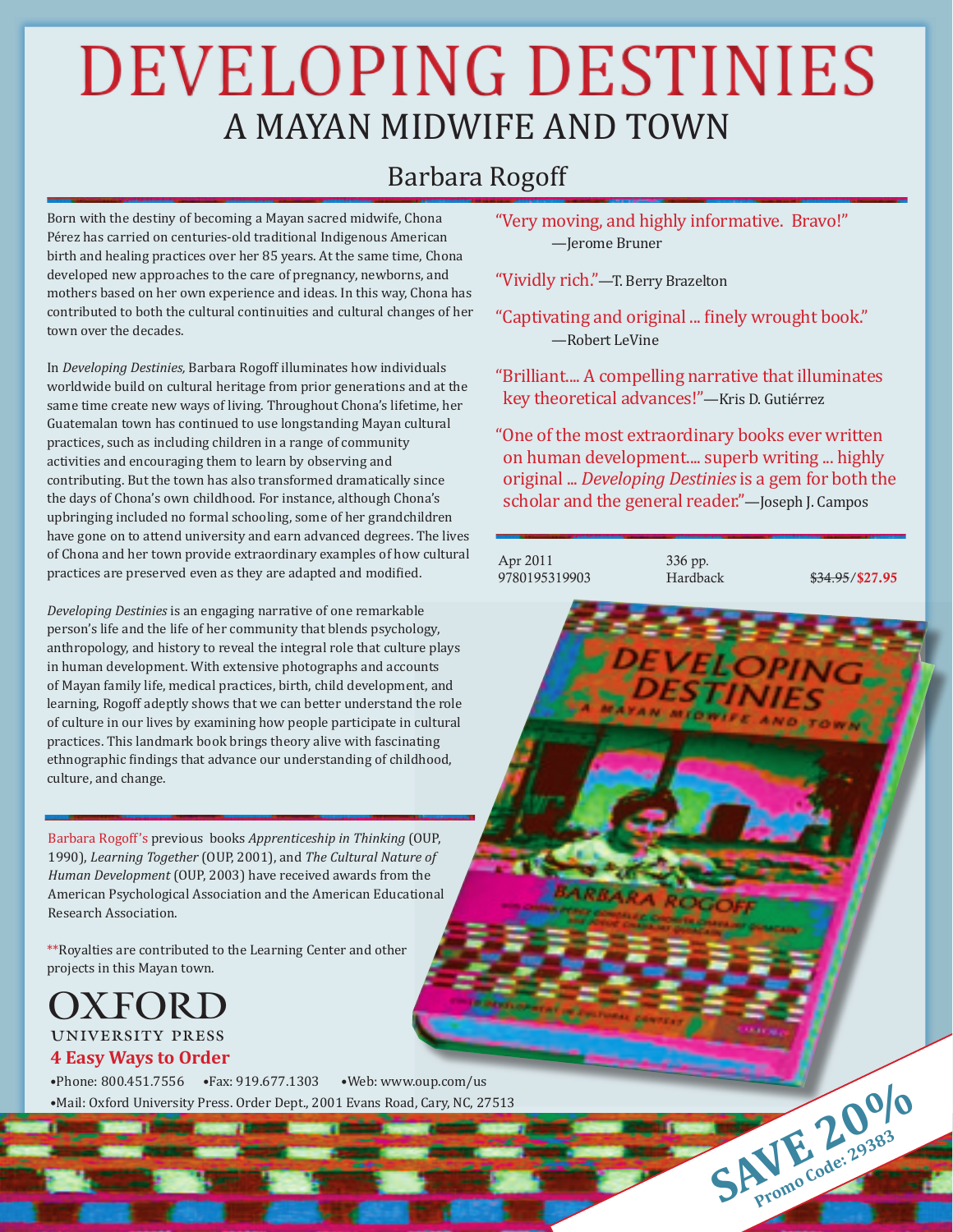#### **))))))))))))))))))Officers of the SCCR**

#### **President,**

Deborah L. Best Psychology Department Wake Forest University, Simpson Hall, MSC05 3040 Box 7778 Reynolda Station, Winston-Salem, NC 27109 [best@wfu.edu](mailto:best@wfu.edu)

#### **President-elect,**

William. R. Jankowiak Department of Anthropology University of Nevada, Las Vegas, NV 89154 [jankowiak@spamarrest.com](mailto:jankowiak@spamarrest.com)

#### **Past-President,**

Ziarat Hossain Program Coordinator, Family **Studies** Department of Individual, Family and Community **Education** Simpson Hall, MSC05 3040 University of New Mexico, Albuquerque, NM 87131 [zhossain@unm.edu](mailto:zhossain@unm.edu)

#### **Treasurer,**

Lisa Oliver Department of Counselor Education, San José University Sweeney Hall, 420 San José, CA 95192 [loliver@sjsu.edu](mailto:loliver@sjsu.edu)

#### **Secretary,**

Carrie Brown Department of Psychology Saint Louis University Shannon Hall, Room 224 221 North Grand Boulevard Saint Louis, MO 63103 [cbrown53@slu.edu](mailto:cbrown53@slu.edu)

#### **Area Representatives:**

Psychology, Dung Ngo University of Texas at Tyler [dngo@uttyler.edu](mailto:dngo@uttyler.edu)

Social Science, Vadim Moldovan York College, CUNY [moldovan@york.cuny.edu](mailto:moldovan@york.cuny.edu)

Anthropology, Heather Rae-Espinoza California State University Long Beach, [hre@csulb.edu](mailto:hre@csulb.edu)

#### **Parliamentarian and Archivist,**

Herbert Barry Professor Emeritus University of Pittsburgh [barryh@pitt.edu](mailto:barryh@pitt.edu)

#### **Newsletter Editor,**

Hema Ganapathy-Coleman Indiana State University [Hema.Ganapathy-](mailto:Hema.Ganapathy-Coleman@indstate.edu)[Coleman@indstate.edu](mailto:Hema.Ganapathy-Coleman@indstate.edu)

#### **Webmaster,**

David Shwalb Southern Utah University [shwalb@suu.edu](mailto:shwalb@suu.edu)